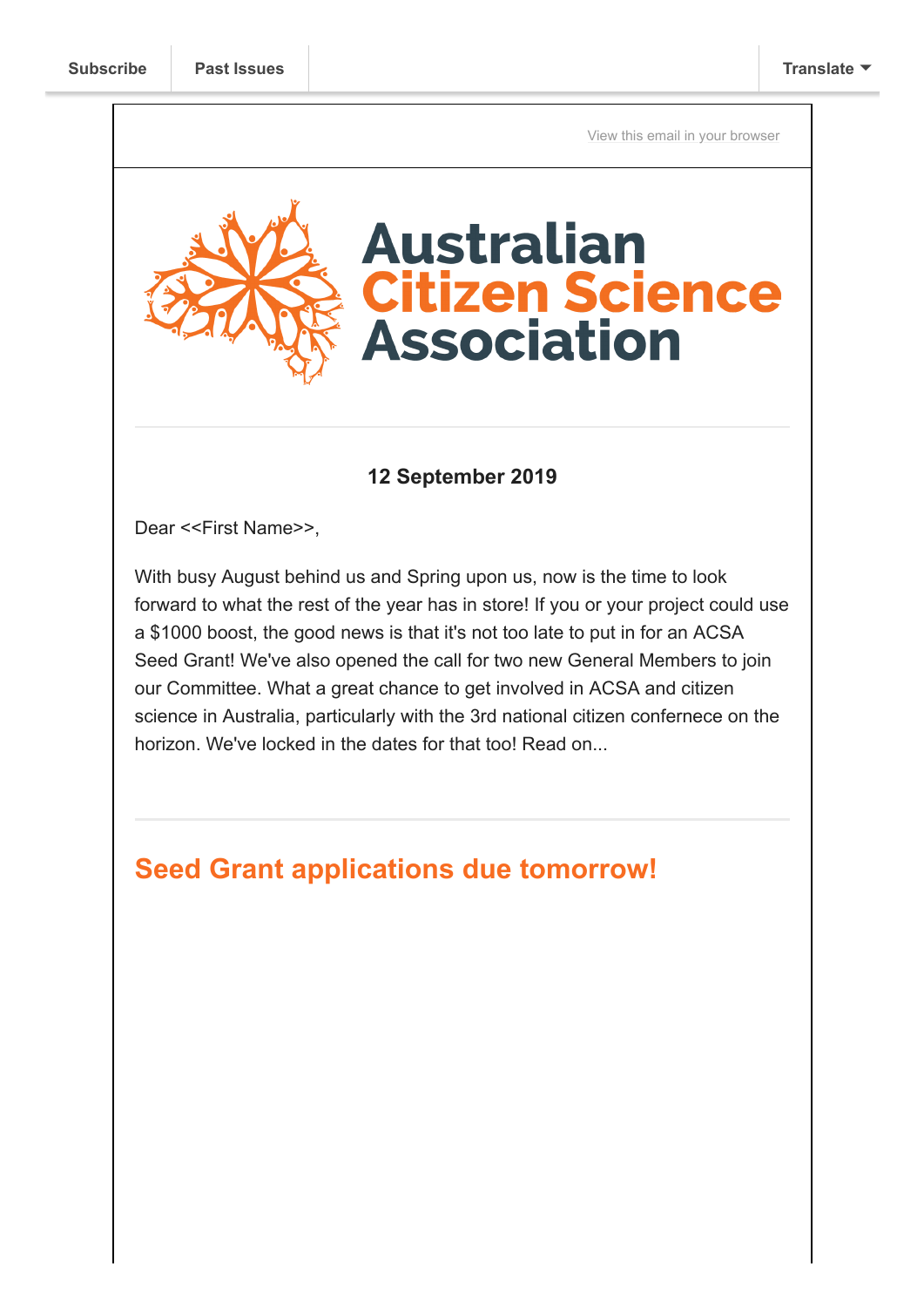

Members, have you submitted your ACSA Seed Grant 2019 application? It's not too late.

Applications close tomorrow **Friday 13th September, 2019**. Two \$1000 Seed Grants are up for grabs. Full details, including how to apply for the grant and the T&Cs, can be found [here.](https://citizenscience.org.au/seed-grants-2019-call-for-applications/) We encourage all members to apply. Not a member yet? [Join us!](https://citizenscience.org.au/product/membership/)

If you need a little inspiration, check out [Geetha Ortac's blog](https://citizenscience.org.au/2019/08/05/quality-training-manuals-thanks-to-acsa-grant/). Geeta was one of our Seed Grant recipients in 2018.

#### **2018 Seed Grant Recipient: Geeta Ortac**

Geeta Ortac, of Bellingen Riverwatch, was the winner of one of the 2018 Seed Grants. Geeta used her grant to produce high quality training manuals for the Bellingen Riverwatch volunteers, who collect monthly river water quality data across 25 sites in the Bellingen Shire. The manuals are taken into the field and cover all aspects of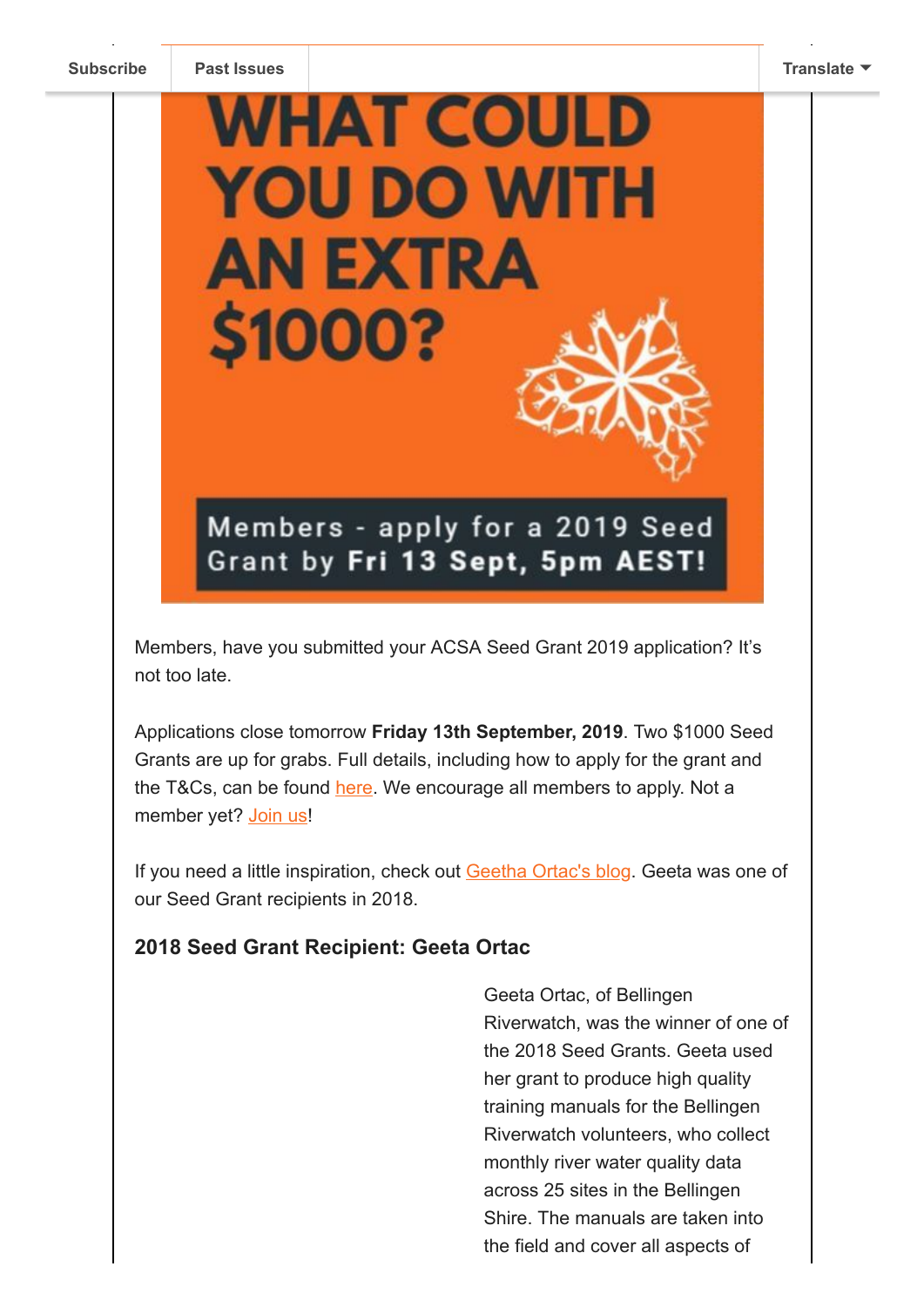water testing, care of the care of the care of the

WHS protocols. [Read more](https://citizenscience.org.au/2019/08/05/quality-training-manuals-thanks-to-acsa-grant/)...

**[Subscribe](http://eepurl.com/gr6ouP) [Past Issues](https://citizenscience.org.au/2019/08/05/engaging-and-retaining-those-elusive-volunteers/) [Translate](javascript:;)**



# **CitSciOz20 - DATES CONFIRMED!**

OK everyone pull out your diaries, calendars and phones...for we are finally able to announce the dates of the **3rd Australian Citizen Science Conference**!

Leading with the theme *"Inspire, Impact, Influence"* the Conference will be held from **Tuesday 6th - Friday 9th October, 2020**. SAVE THE DATE!



# $#$ CITSCI0Z20 RAI IAN **ITIZEN SCIENCE CONFERENCE**

6 to 9 October, 2020 Griffith University | Gold Coast Queensland | Australia

Other key dates for your diary are:

Call for abstracts open Conference registration open Call for abstracts close

6 April 2020 6 April 2020 17 May 2020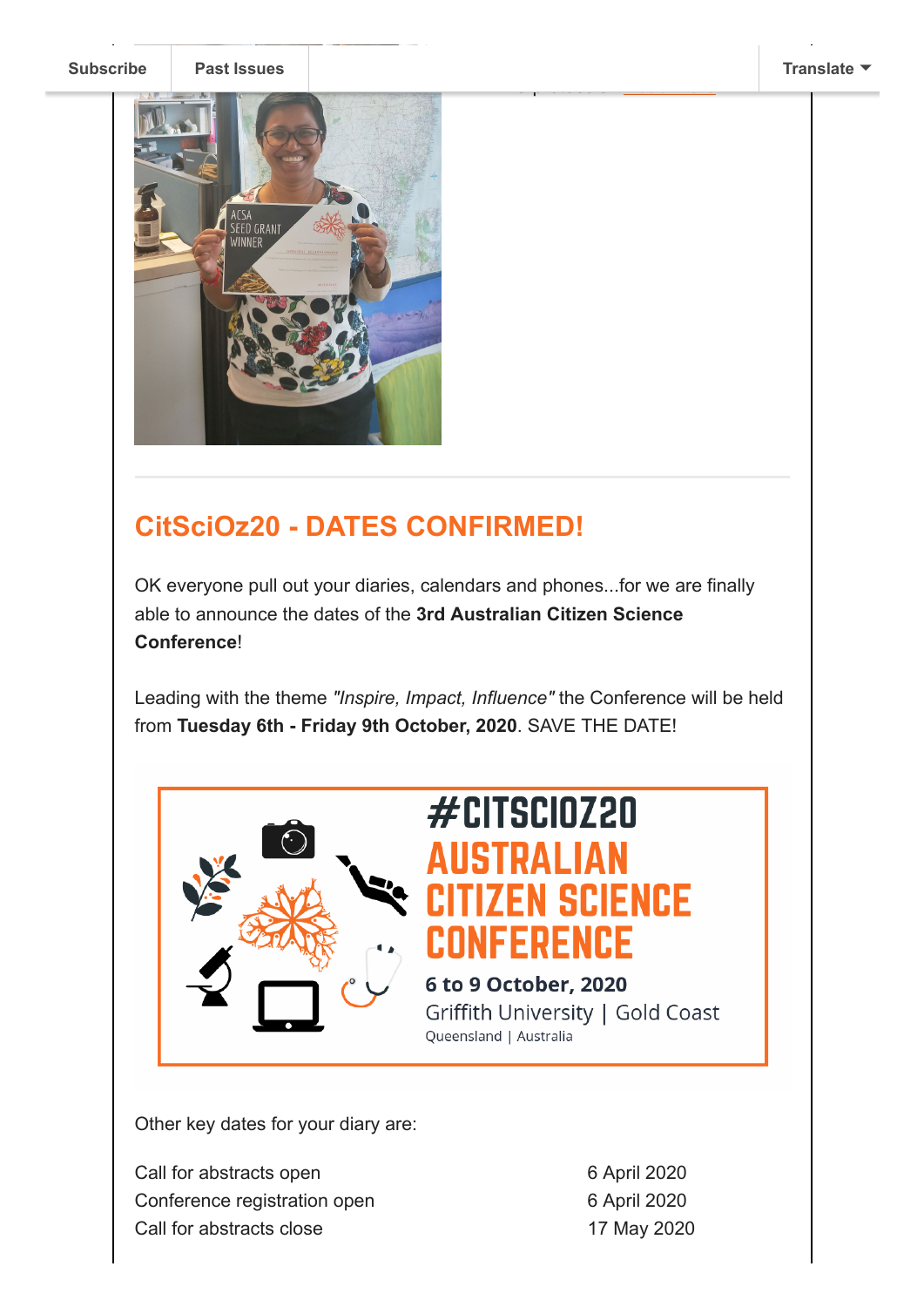Early bird registrations close / deadline for presenting authors to register

31 July 2020

By 30 June 2020

Stay tuned for more details!

#### **2019 Citizen Science Eureka Winner!**

**AUSTRALIAN MUSEU** epartment of Industry, Innovation and Science Eureka Prize for Innovation in Citizen Science

A huge congratulations to **FrogID**, winner of the Innovation in Citizen Science [2019 Eureka Prize! Our Chair Erin Roger had the privilege of being one of the](https://australianmuseum.net.au/get-involved/eureka-prizes/eureka-prizes-judges/) judges for this award, and was impressed by the calibre of all applications (she said it was very tough for them to choose!).

Minister for Industry, Science and Technology Karen Andrews said "In less than two years, FrogID has touched all corners of Australia, revealing insights into Australia's frog distributions, breeding seasons and habitats. The team should be incredibly proud of their work.

"This project is a brilliant concept, and getting involved is as simple as downloading the app to submit recordings of frogs as you hear them. It really shows what can be done with a bit of innovative thinking."

Congratulations **FrogID** from all of us at ACSA!

## **Nominate for the ACSA Management Committee!**

Nominations for the ACSA Management Committee are now open! There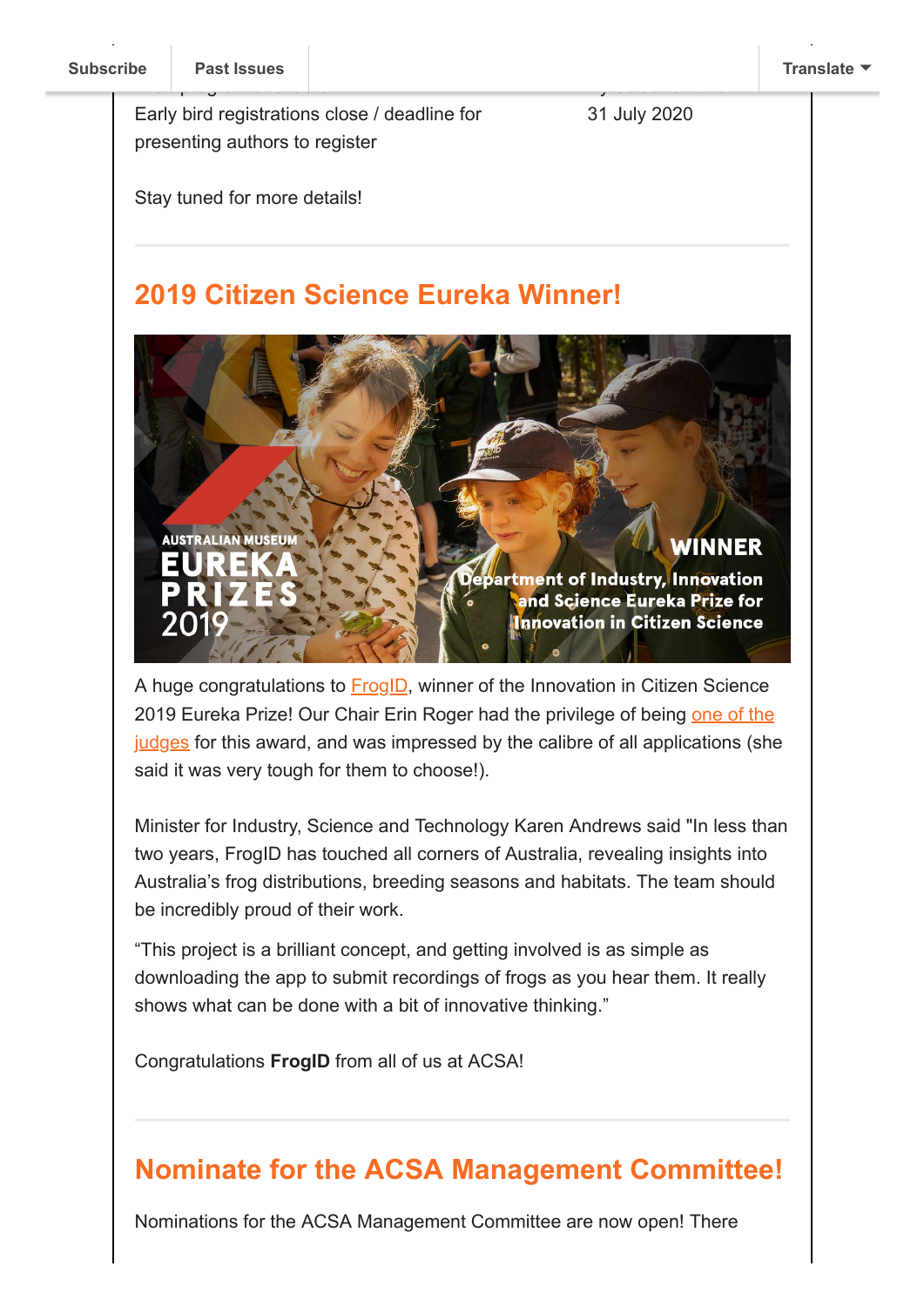beginning in December 2019.

We are looking for motivated, enthusiastic people who have a little bit of time available to dedicate to growing ACSA and helping us achieve our strategic goals. Skills or experience in fundraising, grant writing, graphic design and/or WordPress would be advantageous. And the perks are that you get to work with a group of motivated citizen science lovers and shape the future direction of ACSA!

You must be an ACSA member to nominate for a position (not yet a member? [Join Now](https://citizenscience.org.au/join-now/)!) The terms of reference and basic responsibilities for the positions are [available here](https://citizenscience.org.au/wp-content/uploads/2019/07/ACSA-Management-Committee-Terms-of-Reference-revised-140519.pdf).

Please consider joining our team - we'd love to have you!

**[Nominate Now!](https://www.surveymonkey.com/r/M758DYP)**

#### **Are you a woman in STEM?**

The Australian Academy of Science is looking to *promote and connect women in STEM across Australia* – particularly for career recognition and advancement.



<https://www.stemwomen.org.au/>

This is a great opportunity for our female members and project leaders to become part of this network. Click on the link above to create your STEM Woman profile and start connecting.

## **Monthly Member Spotlight**

Continuing our new "member spotlight" feature, this month we are heading south to Tasmania, to meet one of our newest members **Scott Bell**. Over to you, Scott!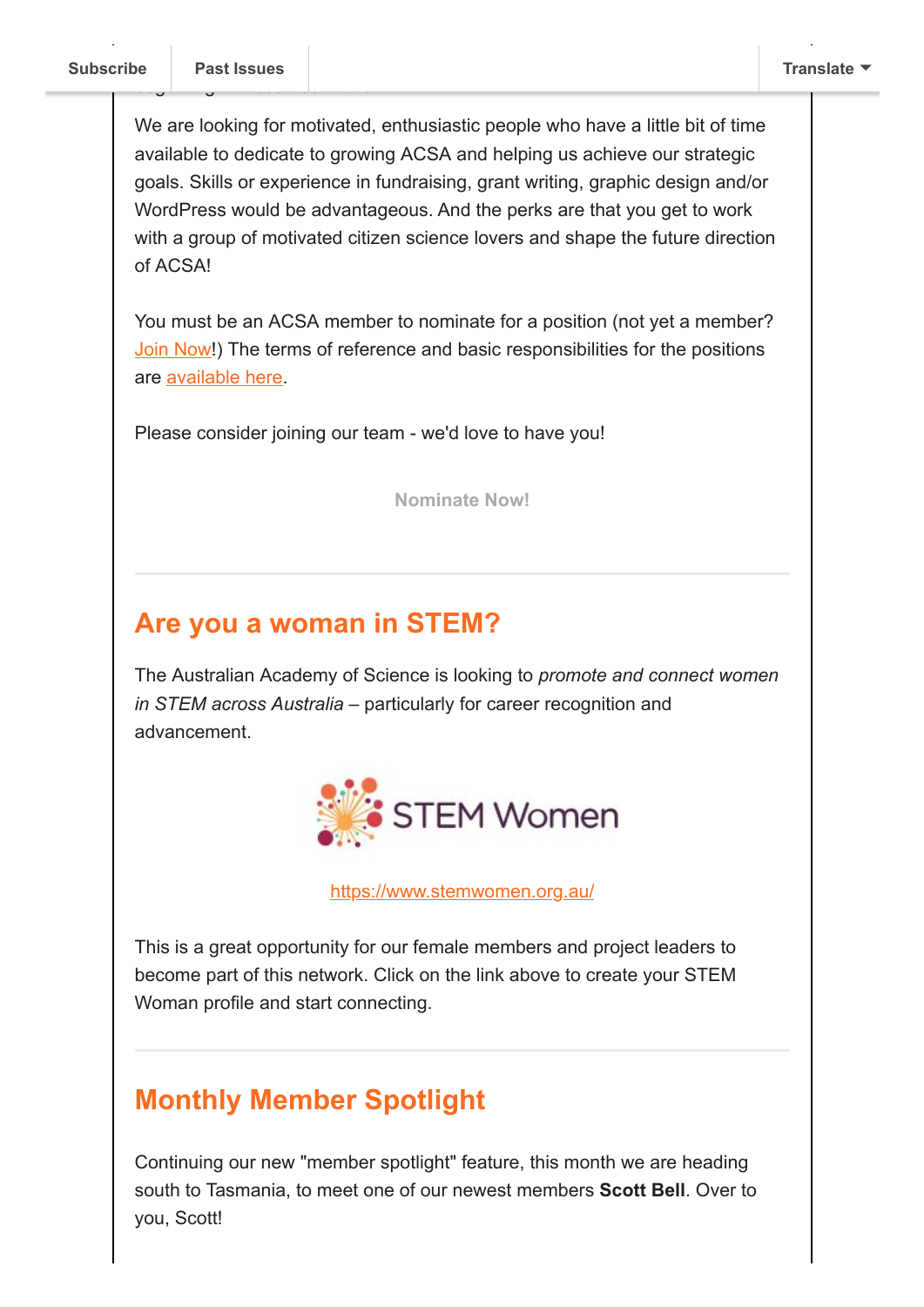purchase 640 acres of varied bushland, close to the coast in North Eastern Tasmania, in 2007. I've protected it with a covenant, apart from 2%, which is set aside for a building envelope.

retired from General Practice at the end of 2006. I was fortunate to be able to

**Role:** Retiree, home builder, citizen scientist, volunteer, community member **How long have you been an ACSA member?:** I just joined last month **Why did you join ACSA?:** To share ideas with other citizen scientists, to help me achieve my citizen science project goals

**How have you used citizen science on your property?:** Initially, I invited some local Wildlife Carers to use the site for the release of rehabilitated animals. An early approach to the Save the Tasmanian Devil Project resulted in the construction of a 50 acre biosecure enclosure, for breeding disease free devils. And a number of other groups are regularly involved in activities on the site - Field Naturalists, other Conservation Landowners, a local school group, and occasionally a Threatened Species group. And of course, family and friends participate.

**What is the most awesome citizen science project you have been involved in and why?** In 2018, I was involved in a state wide citizen science project, undertaking a census of wedge tailed eagles. I'd previously been monitoring fauna, in a slap dash fashion, periodically trapping, or trail camera photographing. I've since tried to be more diligent, recording dates and sites where trappings occur. There is still a way to go, in terms of developing more rigorous systems. Perhaps by sharing ideas with other citizen scientists, I'll be able to achieve this goal. And also finishing the house building project will free up some extra time......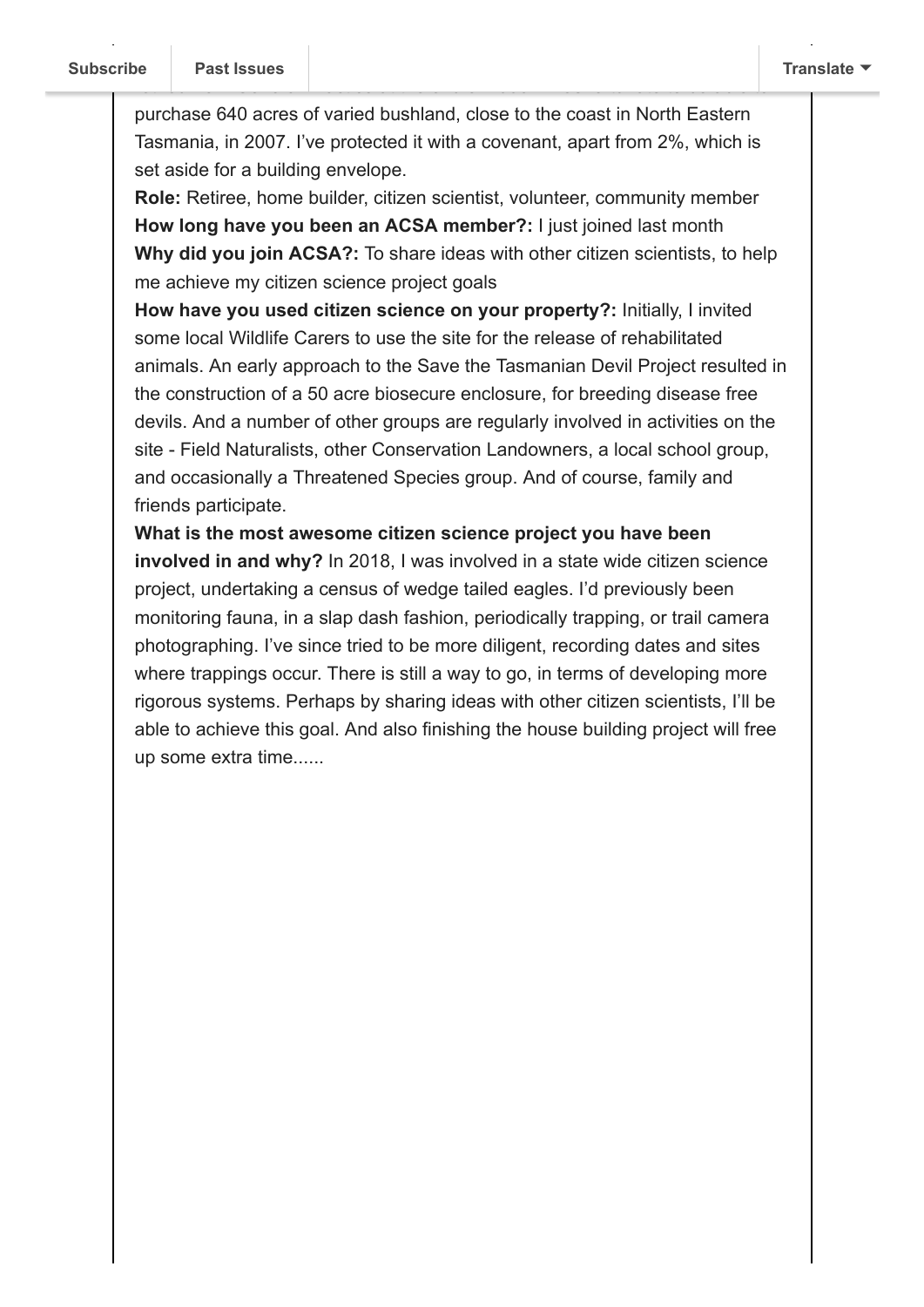#### **[Subscribe](http://eepurl.com/gr6ouP) [Past Issues](https://us9.campaign-archive.com/home/?u=bf6c4fb11671f5919db89feda&id=40b221ed15) [Translate](javascript:;)**



*Scott with the lighthouse at Tasman Island, where he does voluntary work with the "Friends of Tasman Island"* 

If you would like to share your citizen science story, or would to nominate a fellow ACSA member to be featured in an upcoming newsletter, please let us know! [coordinator@citizenscience.org.au.](mailto:coordinator@citizenscience.org.au)

**Please consider helping spread the word about ACSA by sharing this newsletter with people engaged in citizen science! Thank you for your continued support and interest in ACSA.** If you have any questions, please don't hesitate to contact us: [coordinator@citizenscience.org.au](mailto:coordinator@citizenscience.org.au) or via our [website.](http://csna.gaiaresources.com.au/wordpress/contact-us/) Erin, Stephanie, Rosemary, Michelle, Jenn, Mij, Patrick and Amy



*Copyright © 2019 Australian Citizen Science Association Inc, All rights reserved.* This is the official ACSA subscription list.

> **Our mailing address is:** Australian Citizen Science Association 1 William Street Sydney, NSW, 2010 Australia